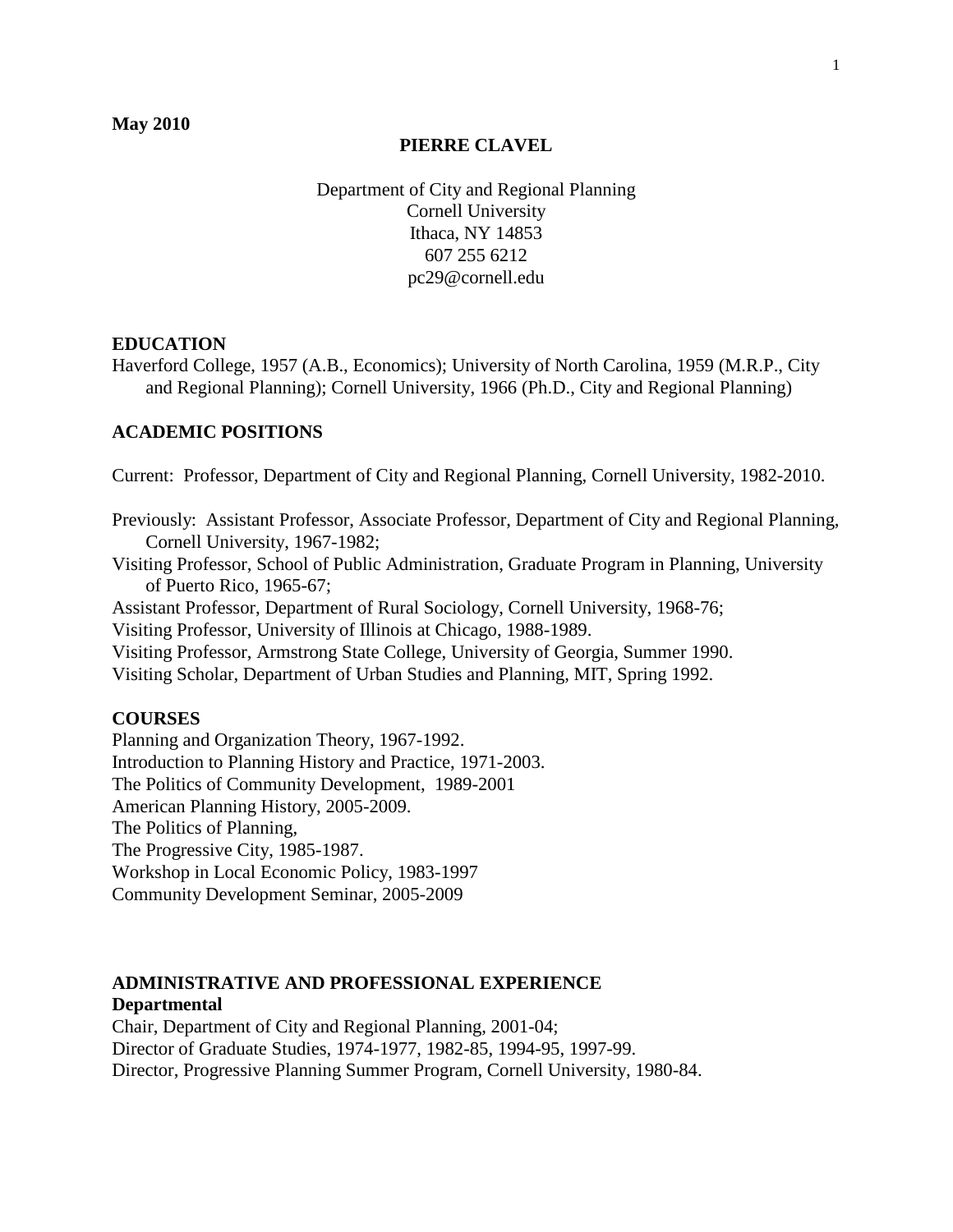## **Professional**

Senior Planner, Blair and Stein Associates, Providence, R.I., 1960-62. Planning studies and master plans including Cranston, R.I., Master Plan, 1960-61, Binghamton, N.Y., General Neighborhood Renewal Plan, 1961, Cape Cod Planning Project, 1961-62;

### **Temporary Assignments**

- Advisor, Governor's Advisory Council for the Development of Government Programs, Commonwealth of Puerto Rico, 1969.
- Gubernatorial Appointee, Southern Tier (NY) Regional Economic Development Council, 1988- 93.

Rental Housing Commission, City of Ithaca, 1989-1992. Member.

Co-organizer, Southern Tier Regional Economic Development Conference, January-May 1986. Director, Co-Director, Progressive Planning Summer Program, Cornell University, 1980-84.

Coordinator, Cornell University Economic and Community Development Committee, 1977-82. This inter-college committee was responsible for projects and organization for creation of a specialized technical assistance center.

Director, Cornell-HUD Work Study Program, 1980-82. Director, Cornell-HUD Work Study Program, 1980-82.

- Director, MRP Program, Department of City and Regional Planning, Cornell University, 1980- 82, 1991
- Co-Director, 'Poverty in the Ithaca Region,' Sponsored by the Office of Regional Resources and Development, Cornell University, 1968-72. This involved a field problem course in rural poverty, administration of several research efforts by graduate students and faculty, a conference, and a monograph.
- Project Director, 'Design of Organization Models for Multi-County Districts,' 1967-70, Department of Rural Sociology, Cornell University. This project, which was sponsored by the Economic Development Administration, involved over a dozen faculty and graduate students from six departments, and resulted in numerous articles, mimeographed bulletins, theses and dissertations, and at least one book.

#### **ORGANIZATIONS**

- American Planning Association, Member, 1958-, Executive Board Upstate N.Y. Chapter, 1976- 80, Director, Central New York Section, 1978-80.
- Association of Collegiate Schools of Planning, 1974-present. Vice President,. 1974-76, Treasurer, 1971-74, Middle Atlantic Regional Representative, 1976-78, 1980-81

Planner's Network, 1975-present. Member, Steering Committee, 1979-81. Planner's Network, 1975-present. Member, Steering Committee, 1979-81.

- Davidoff Award Committee, Association of Collegiate Schools of Planning, Member, 2002 present.
- Jones Dissertation Award Committee, Association of Collegiate Schools of Planning, Chair, 2004-present.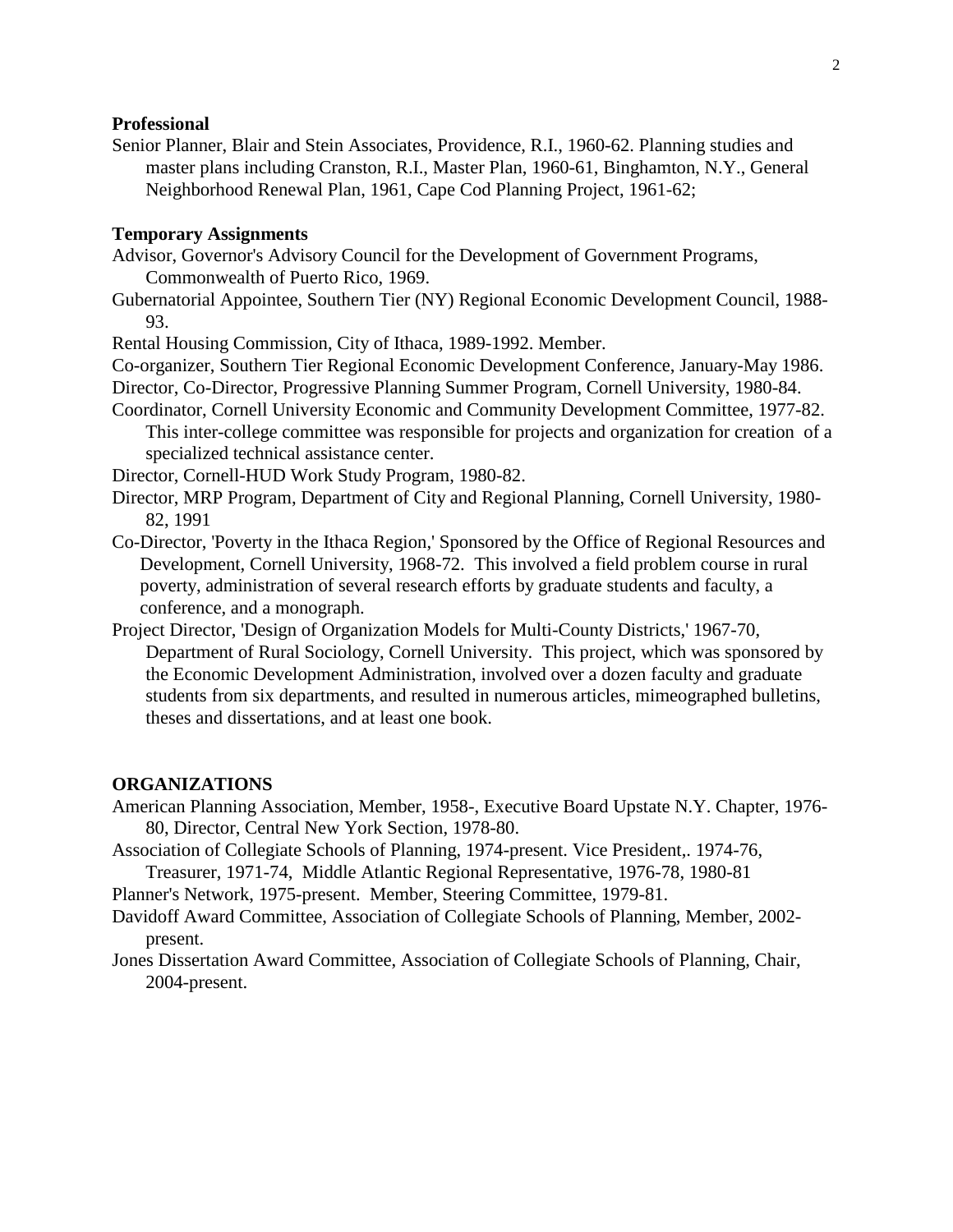#### **PUBLICATIONS**

#### **Books**

- **Urban and Regional Planning in an Age of Austerity**, with John Forester and William Goldsmith, eds. (New York: Pergamon Press, 1980).
- **Opposition Planning in Wales and Appalachia** (Philadelphia: Temple University Press, 1983).
- **The Progressive City: Planning and Participation**, 1969-84 (New Brunswick, NJ: Rutgers University Press, 1986). Davidoff Award, Association of Collegiate Schools of Planning, 1989.
- **Harold Washington and the Neighborhoods: Progressive Government in Chicago 1983- 1987** with Wim Wiewel, eds. (New Brunswick, NJ: Rutgers University Press, 1991).
- **Reinventing Cities: Equity Planners Tell Their Stories**. Co-author with Norman Krumholz (Philadelphia: Temple University Press, 1994).
- **Activists in City Hall: the Progressive Response to the Reagan Era in Boston and Chicago.**  (Ithaca, NY: Cornell University Press, forthcoming, 2010).

### **Published Articles and Chapters**

- "Early Warning and Plant Closings in Chicago in the 1980s," co-author with Sara O'Neill-Kohl. **Carolina Planning**, Vol. 34 (Summer 2009). pp. 38-46.
- "Progressive Archives: A Collection and a Class (Special Section: Progressive Cities and Neighborhood Planning Collection at Cornell)." **Progressive Planning**, No. 170 (Winter 2007), pp. 19-
- Rochester: Two Faces of Regionalism, 1993-2006. in Michael I.J. Benett and Robert P. Giloth, eds., **Economic Development in American Citioes: The Pursuit of an Equity Agenda**. Albany: State Univerisy of New york P4ress, 2007, pp. 159-188.
- "Advocacy in the New Melting Pot, Reports from Fremont, California, and Portland, Maine." With Neema Kudva. **Progressive Planning** 159 (2004), 3: 25-28*.*
- "Ebenezer Howard and Patrick Geddes: Two Approaches to City Development." Kermit. C. Parsons and David Schuyler, eds., **From Garden City to Green City: The Legacy of Ebenezer Howard**. Baltimore: Johns Hopkins, 2002, pp. 38-57.
- "The Decline of Progressive Government in Berkeley, California." **Plurimondi. An International Forum for Research and Debate on Human Settlements**. Vol. 1 (January-June 1999), pp. 139-148.
- "Innovation in Urban Policy: Movement and Incorporation in City Administration and Community Development**." Policy Studies Journal**, 1999. With Maile Deppe.
- "On Being Unreasonable: Progressive Planning in Sheffield and Chicago." With Robert Kraushaar, **International Planning Studies**, Vol. 3, No. 2 (1998), pp. 143-62.
- "The Politics of Jobs in Maine." With Karen Westmont, R. Giloth, ed., **Jobs and Economic Development: Strategies and Practice**. Thousand Oaks, CA: Sage, 1998.
- "Hegemony and Urban Planning." **Colloqui / 1998**, pp. 1-11.
- "The Community Option in Urban Policy." With Jessica Pitt and Jordan Yin. **Urban Affairs Review**, Vol. 32, No. 4, March 1997, pp. 435-458.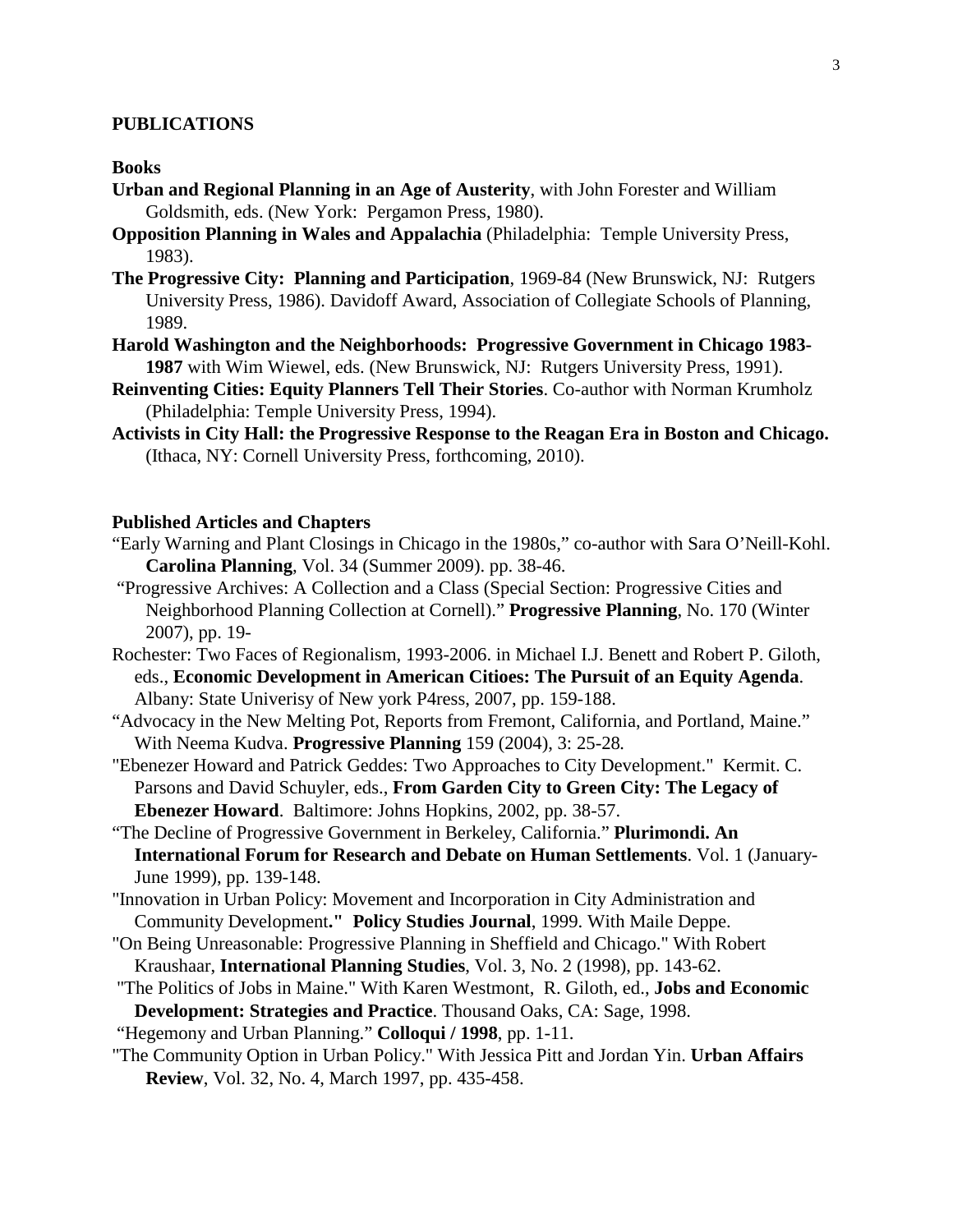"Regimes, Planning and Progressive Coalitions in Cities." **Planning Theory**, Vol. 14, 1995, pp. 44-64.

"The Evolution of Advocacy Planning," **APA Journal**, Spring 1994, pp. 146-49.

"Local Economic Policy in the US and UK," with N. Kleniewski, J. Logan and T. Swanstrom, eds., **Beyond the City Limits: Urban Policy and Economic Restructuring in Comparative Perspective** (Philadelphia: Temple University Press, 1990).

"The Local State: Hartford, Cleveland, and Berkeley under Populist Rule in the 1970s," **Community Development Journal**, Vol. 20, No. 2 (April 1985), pp. 120-28.

"The Progressive City in the U.S.A." Caroline Andrew and Louis Quesuel, eds.

- **L'Amenagement des Centres-Villes** (Ottawa: Universite d' Ottawa/M/editeur, 1990. "Recent Cases of the Progressive City." **Carolina Planning**, Vol. 15 (Fall 1989), No. 2, pp. 1- 4."
- City Planning," David Jones and Lee Webb, eds., **America's Cities and Counties: A Citizens Agenda 1983-84** (Washington: Conference on Alternative State and Local Policies, Washington, DC, 1983.

"Running the City for the People," with Eve Bach and Nicholas R. Carbone, **Social Policy** (Winter 1982).

"Planning and National Urban Policy," (Review Article) with Harvey Jacobs, **Public Administration Review**, Vol. 41, No. 1 (January-February 1981), pp. 87-92.

"New Opportunities for Planners," with Sander Kelman, John Forester, and William W. Goldsmith, **Social Policy** (Spring 1980).

- "Opposition Planning: A Theoretical Summary" H. Goldstein and S. Rosenberry, eds., **The Structural Crises of the 1970s and Beyond: The Need for a New Planning Theory** (Blacksburg, Va.: Virginia Polytechnic Institute and State University, 1978).
- "A Bibliography on Public Planning in Puerto Rico," with W.W. Goldsmith and D. Roth, **Latin American Research Review**, Vol. 9 (Summer 1974), pp. 143-69.
- "Non-Metropolitan Poverty and Community Institutions," with W.W. Goldsmith, **Journal of the Community Development Society** (Fall 1973).
- "The Politics of Planning: The Case of Non-Metropolitan Regions," T.L. Beyle and George T. Lathrop, eds., **Planning and Politics: Uneasy Partnership** (New York: Odyssey Press, 1971).

"Introduction", Patrick Geddes, **Cities in Evolution** (New York: Harper and Row, 1971).

"Planners and Citizen Boards: Some Applications of Social Theory to the Problem of Plan Implementation," **Journal of the American Institute of Planners**, Vol. 34 (May 1968).

**'Actitudes hacia los Objectivos de las Planification y Sus Implicaciones en las Investigacion** Planificadora,' with R.A. Smith, *Plerus*, Vol. 1, No. 2 (December 1967).

**Reviews etc.**

Review of New York For Sale: Community Planning Confronts Global Real Estate (Cambridge, MA: MIT Press, 2008). **Progressive Planning**, No. 182 (Winter 2010) pp. 38-40.

Review of Renewing Hope within Neighborhoods of Despair: The Community Based Development Model, by Herbert J. Rubin (Albany, State University of New York Press, 2000). **Journal of Planning Education and Research**, Vol. 20 (2001), pp. 384-386.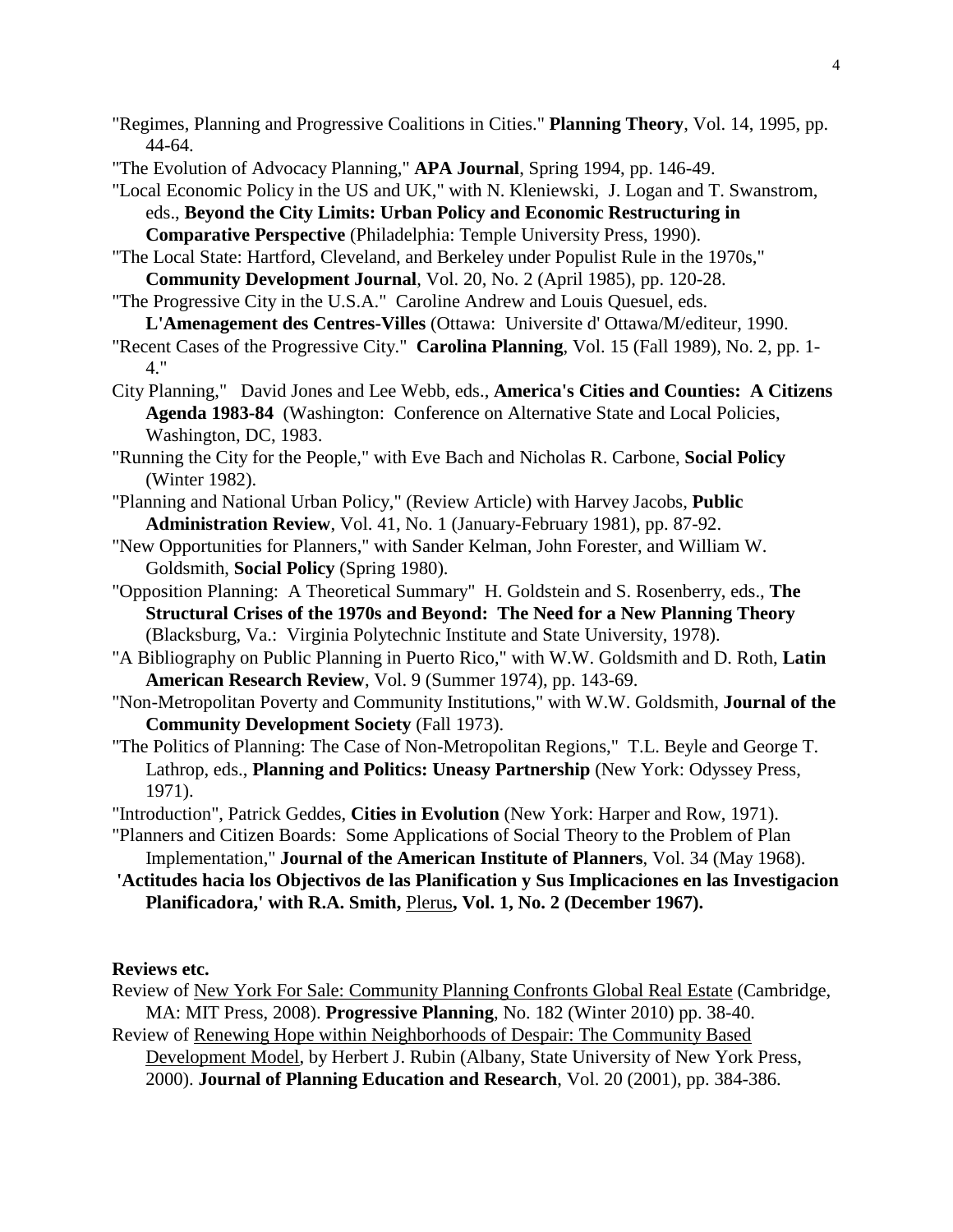- Review of Citizen Action and the New American Populism, by Harry Boyte, Heather Booth and Steve Max (Philadelphia: Temple University Press, 1986), Organizing the Movement: The Roots and Growth of Acorn, by Gary Delgado, The New Populism: The Politics of Empowerment, ed. Harry C. Boyte and Frank Reissman, and Social Movements and Political Power: Emerging Forms of Radicalism in the West, by Carl Boggs. (All Philadelphia: Temple University Press, 1986.) **Journal of the American Planning Association**, Vol 53, No. 3 (Summer 1987), pp. 399-400.
- Review of Urbanization and Urban Planning in Capitalist Society, ed. M. Dear and A.J. Scott (New York-Methuen, 1981) in **International Journal of Urban and Regional Research**, Winter 1984.
- Review of Great Planning Disasters by Peter Hall. University of California Press, Berkeley, 1982. **Journal of Planning Education and Research***.*1982; 2: 67
- Review of Essays on Planning Theory and Education by Andreas Faludi (Oxford: Pergamon Press, 1978) in **Journal of the American Planning Association**, Vol. (July 1980).
- Review of A Most Unsettling Person: The Life and Times of Patrick Geddes, Founding Father of City Planning and Environmentalism, by Paddy Kitchen (Saturday Review Press, E.P. Dutton and Co., Inc., 1975) in **Planning**, Vol. 42, No. 5 (June 1976), pp. 28-29.
- Review of Between State and Nation: Regional Organizations of the United States by Martha Derthick (Washington, D.C.: Brookings Institute, 1974) in **Journal of the American Institute of Planners.**
- Review of Administrative Feedback: Monitoring Subordinates' Behavior by Herbert Kaufman (Washington, D.C.: Brookings, 1973) in **Administrative Science Quarterly**, Vol. 19 (1974), pp. 258-260.
- "Technology & Politics." (Letter), by Pierre Clavel, William. W Goldsmith, **New York Review** "Technology & Politics." (Letter), by Pierre Clavel, William. W Goldsmith, New York **of Books**, VOL.18, NO. 4 · MARCH 9, 1972

### **Departmental Papers, Reports, Bulletins, And Monographs**

- Rustbelt Community Development: Common Wealth, Inc. in Youngstown, Ohio. Departmental Research Paper, 2009, 1999
- Community Development in Maine: Coastal Enterprises, Inc. Department of City and Regional Planning, Cornell University, No. 155, July 16, 1996. 42pp.
- Report of the Regional Economic Development Conference, ed., Sponsored by the Southern Tier Regional Economic Development Council and the New York State Department of Commerce, Binghamton, N.Y., May 28-29, 1986, (Ithaca, N.Y.: Cornell University, Department of City and Regional Planning., 1986.)
- 'A Developmental Strategy for Competitiveness: Themes from the Southern Tier Regional Economic Development Conference' (with Thomas Vietorisz), in Report of the Regional Economic Development Conference 1986, pp. 1-22.
- 'Background Data Paper,' in Report of the Regional Economic Development Conference..., 1986.
- Planning in Wales and Appalachia: Case Studies (Ithaca, N.Y.: Cornell University, International Studies in Planning Monograph Series, 1979).
- 'Middle Class Activism in Three Upstate New York Communities,' Ithaca, N.Y.: Cornell University, Department of City and Regional Planning, Working Paper #3, 1979.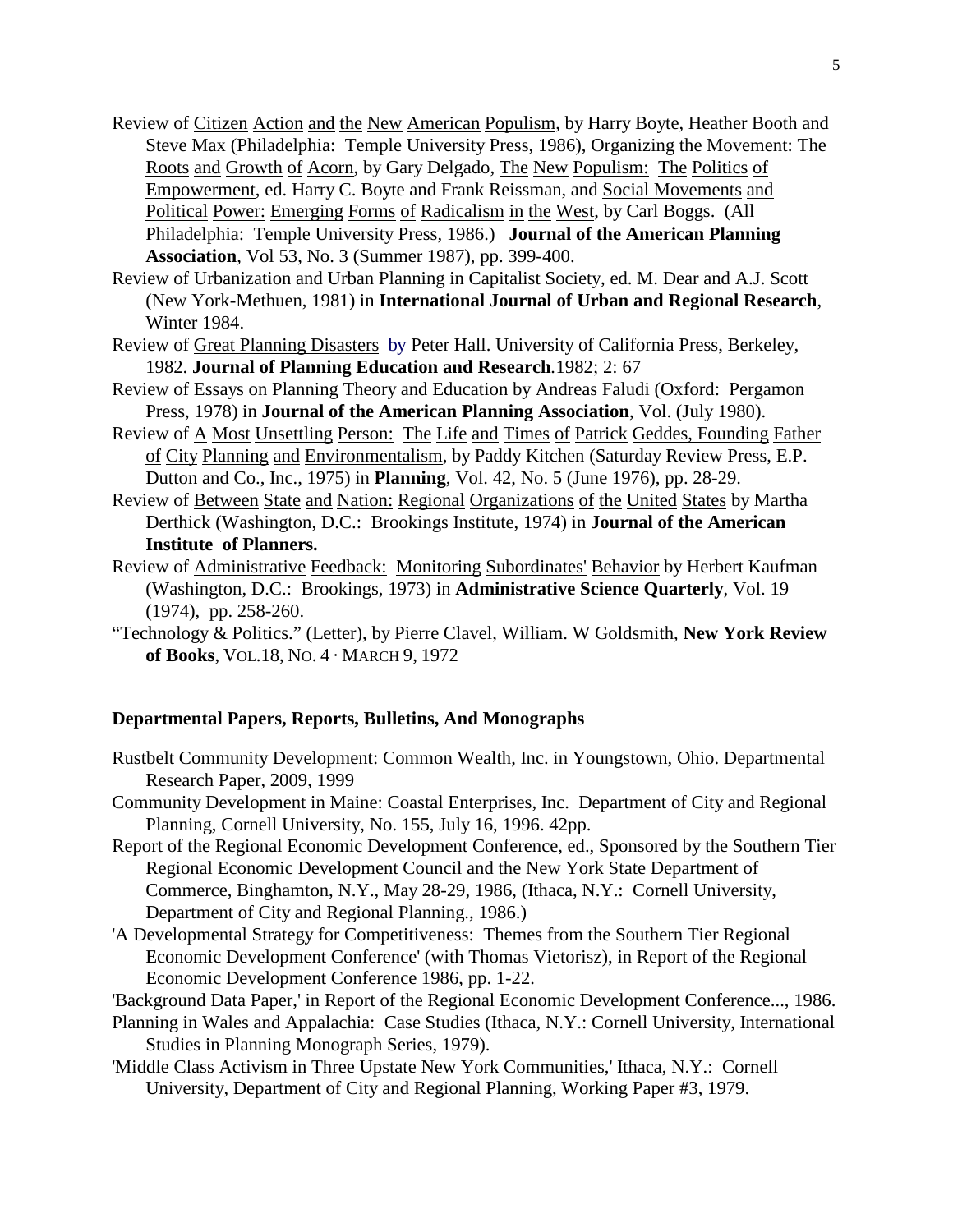- 'Structural Indicators: A Methodology for Social Planning,' Ithaca, N.Y.: Cornell University, Department of City and Regional Planning, Working Paper #2, 1979.
- 'Administrative Development in U.S., Peripheral Regions: A Comparison of Perspectives,' Ithaca, N.Y.: Cornell University, Department of City and Regional Planning, Working Paper #4, 1979.
- 'Opposition Planning in Appalachia,' Ithaca, N.Y.: Cornell University, Department of City and Regional Planning, Working Paper #5, 1979.
- National Growth Policy: An Institutional Perspective, with K.C. Parsons (Washington, D.C.: Division of Policy Research Analysis, National Science Foundation, 1977).
- Poverty in the Finger Lakes Southern Tier Region, New York State, with W.W. Goldsmith, eds. (Ithaca, N.Y.: Center for Urban Development Research, Cornell University, 1972).
- Alternative Organizational Models for District Development, with H.R. Capener and B.G. Jones (Ithaca, N.Y.: New York State Agricultural Experimental Station, 1969), mimeographed bulletin.
- "Administrative Development at the Urban Fringe: Possible Responses to the Poultry-Waste Disposal Problem." Multilithed Bulletin A.E.Res. 224, Department of Agricultural Economics, Cornell University Agricultural Experiment Station, July 1967.

## **SEMINARS, LECTURES, CONFERENCE PRESENTATIONS**

- "Recovering the Legacy of the Progressive Past -- A Proposal to Enhance Local Collections." Urban Affairs Association Colloquy, Annual Conference, Seattle, April 23, 2007.
- "The Progressive City as a Theory Problem." International Sociological Association Research Committee 21, Urban Justice and Sustainability, Vancouver, B.C., August 24, 2007
- "The Progressive City as Planning History" Society for American City and Regional Planning History, Portland, ME, October 26, 2007
- Progressive Cities and neighborhood Planning A Proposal to Enhance Local Collections. Roundtable Session, Association of Collegiate Schools of Planning, Fort Worth, November 2006.
- Is There a Theory of the Progressive City?. ACSP, Fort Worth, November 24, 2006.
- "Brooklyn and the U.S. Experience in Community Development" with Michael Powell, and Kenneth M. Reardon, presented at a conference at Pratt Institute, New York City, October 2005.
- "Is There a Theory of Community Development?" Planners Network Conference, New York City, June 24, 2004. '
- Community Development and the Progressive City: U.S. Cases,' presented at the Conference on Empowering Communities, Ruskin College, Oxford, UK, November 2, 1990.
- 'Recent Innovations in Local Government Administration,' lecture co-sponsored by University of Vermont and Burlington Progressive Alliance, Burlington Free Library, Burlington, VT, November 15, 1988.
- 'City Planning and the Progressive City.' Paper presented at the 27th Annual Conference of the Association of Collegiate Schools of Planning, Milwaukee, October 12, 1986.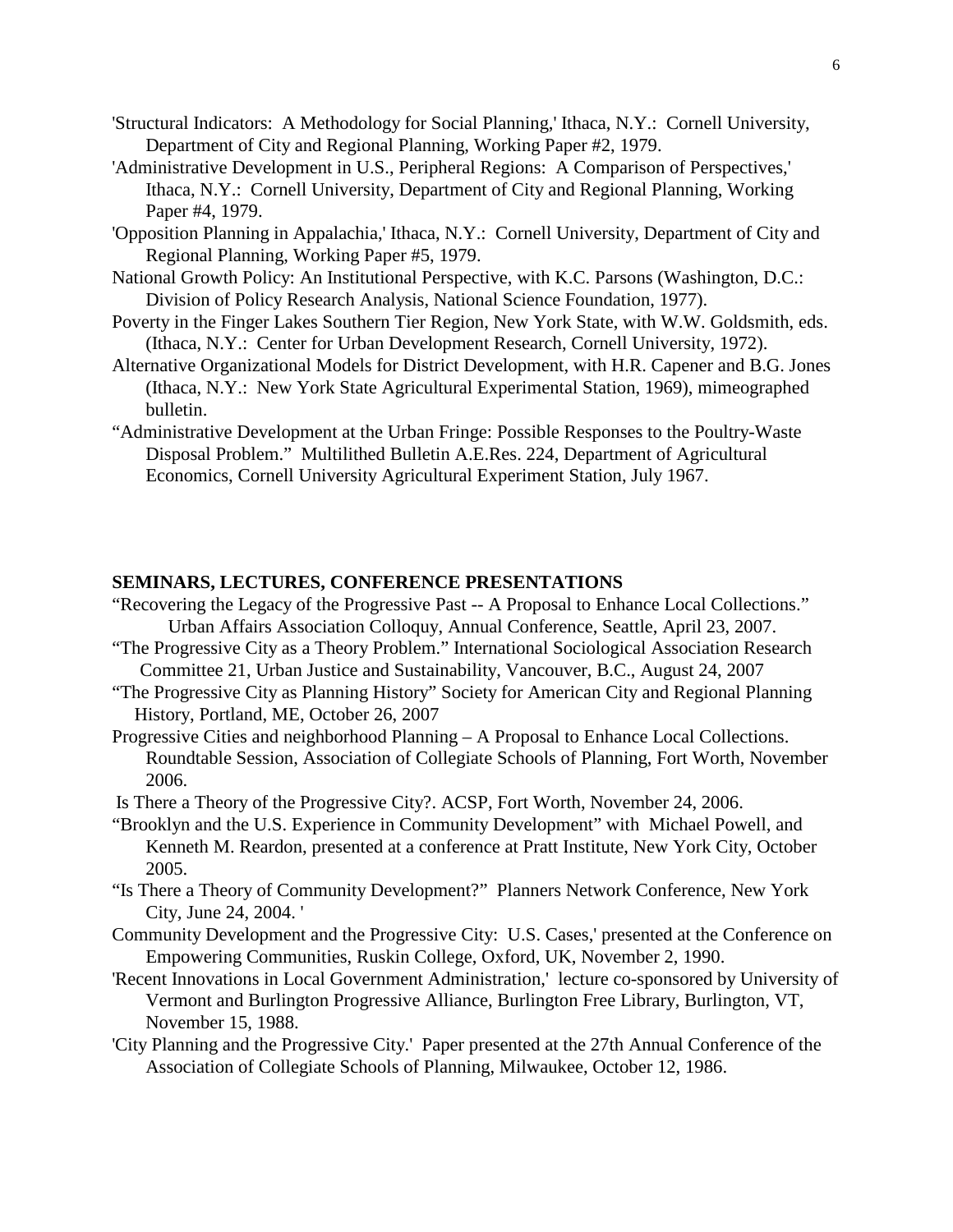- 'Alternative Urban Economic Policies,' seminar at Cleveland State University College of Urban Affairs, February 22, 1985.
- 'Progressive Cities,' seminar at Columbia University, Division of Urban Planning, April 7, 1985.
- 'The Progressive City: Sector, Space or Class?' Paper presented at the 27th Annual Conference of the Association of Collegiate Schools of Planning, Atlanta, GA, November 1, 1985.
- 'Comment' on Patricia Flynn, 'Facilitating Structural Change: Training and High Technology in Lowell,' Maxwell Symposium on Technology, Policy and Regional Change, Syracuse University, April 2-3, 1984.
- 'Populist Responses to the Industrial Policy Debate,' presented at the 1984 Conference on the New York Political Science Association, Albany, April 7, 1984.
- 'Upstate Economic Development: Planning Practice in Utica and Binghamton,' with Kenneth Reardon. Paper presented at the Annual Meeting of the Association of Collegiate Schools of Planning, New York City, October 20, 1984.
- 'Planning Under Populist Majorities in the 1980's: Burlington and Santa Monica,' lecture at the School of Landscape Architecture, Syracuse University, December 12, 1984.
- 'Progressive Politics and Development Agreements: Alternative Paths for Political Development,' paper presented at the Annual Meeting of the Association of Collegiate Schools of Planning, Chicago, October 1982.
- 'Community-Labor Coalitions and Local Planning,' with Robert Kraushaar, Position Paper for Planners Network Conference, Washington, D.C., May 1981.
- "Planning: A Progressive Introduction." Presented to the Progressive Planning Summer Program, Cornell University, June 1981.

# **PROPOSALS, DEPARTMENTAL SERVICE, PRO BONO PROFESSIONAL SERVICE**

- New Course Preparations: CRP 5130 (part), "Introduction to Planning History and Practice," Fall 2008; CRP 8000 (part) "Urban and Regional Theory", Spring 2009; CRP 6190, "Special Topics: Urban Policy in 2009, Spring 2009."
- "Conference on Alternative State and Local Policies, 1974-1985", materials collected from Derek Shearer, Lee Webb, and Ann Beaudry, approx. 2cf. indexed and delivered to Division of Rare and Manuscript Collections, Cornell University Library. March 2009.
- Draft Prize Submission prepared for Community and Economic Development Office, City of Burlington, VT, January 2008
- Research Proposal to the National Endowment for the Humanities, with Ann Forsyth, November 1, 2008.
- Draft Curriculum, "Economic Development: Communities and Regions." Prepared for the faculty representing the concentration, MRP, Department of City and Regional Planning, June 2008.

Participation in the Donna Wiernicki Retirement Celebration, November 2008, Fund Raising.

### **UNPUBLISHED**

"The Progressive City in the United States, 1969-2005," manuscript submitted to a proposed book: Daniel Chavez and Einar Braathen, eds, tentatively titled: **The Progressive City: European, Canadian and U.S. Cases.**